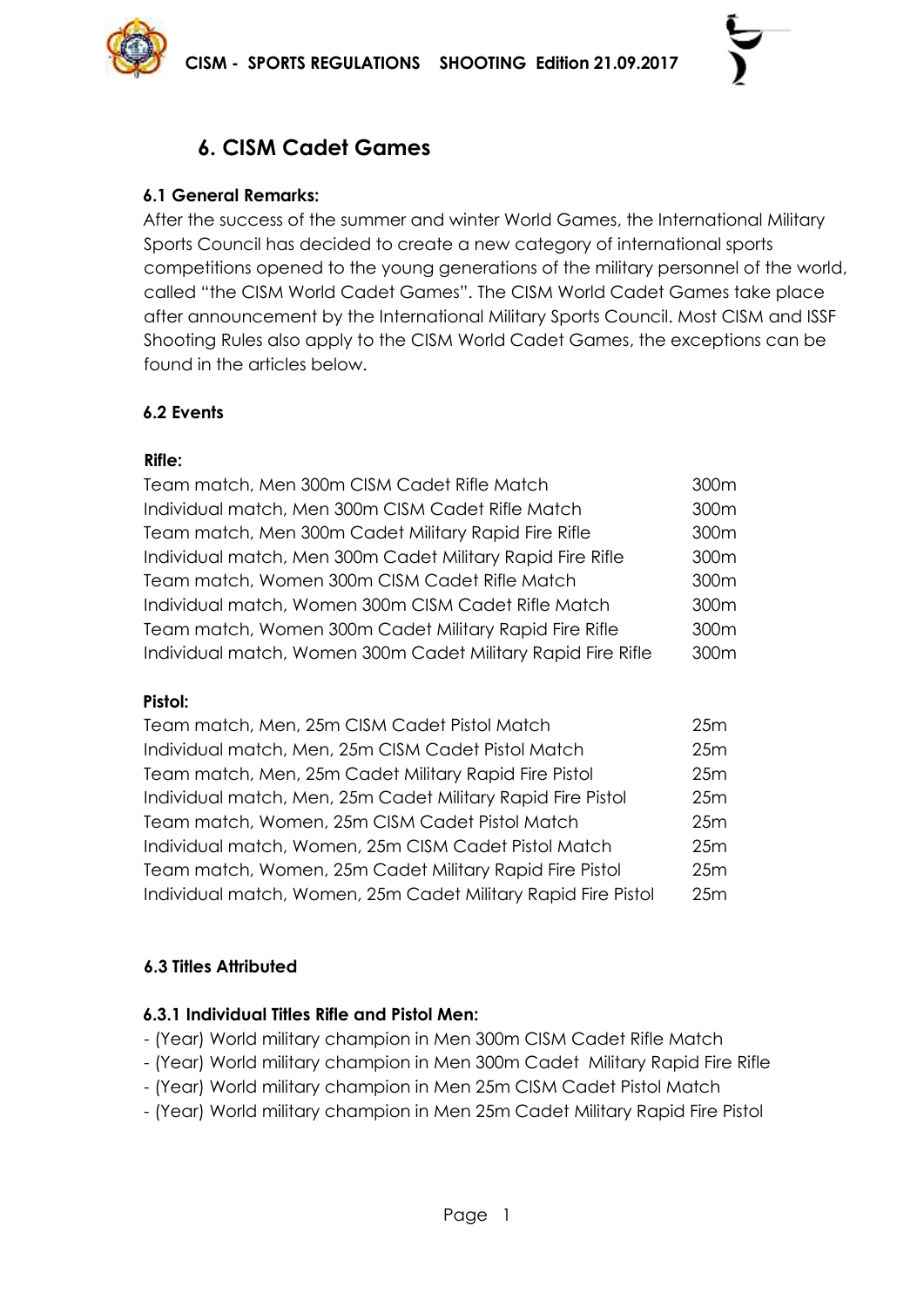#### **6.3.2 Individual Titles Rifle and Pistol Women:**

- (Year) World military champion in Women 300m CISM Cadet Rifle Match
- (Year) World military champion in Women 300m Cadet Military Rapid Fire Rifle
- (Year) World military champion in Women 25m CISM Cadet Pistol Match
- (Year) World military champion in Women 25m Cadet Military Rapid Fire Pistol

## **6.3.3 Team Titles Rifle and Pistol Men:**

- (Year) World military champion in Team Men 300m CISM Cadet Rifle Match
- (Year) World military champion in Team Men 300m Cadet Military Rapid Fire Rifle
- (Year) World military champion in Team Men 25m CISM Cadet Pistol Match
- (Year) World military champion in Team Men 25m Cadet Military Rapid Fire Pistol

## **6.3.4 Team Titles in Pistol Women:**

- (Year) World military champion in Team Women 300m CISM Cadet Rifle Match
- (Year) World military champion in Team Women 300m Cadet Military Rapid Fire Rifle
- (Year) World military champion in Team Women 25m CISM Cadet Pistol Match
- (Year) World military champion in Team Women 25m Cadet Military Rapid Fire Pistol

# **6.4 BADGES AND CERTIFICATES**

See CISM Regulations, Chapter VII / VIII.

# **6.5 AWARDS AND PRIZES**

See CISM Regulations, Chapter VII / VIII.

6.5.1 Official Medals

The following official CISM medals are awarded. These medals are provided at the expense of the host nation:

- A medal to each of the first three competitors in the individual classification of each discipline.

- A medal to each member of the first three teams of each discipline.
- One complete medals set (gold, silver, bronze) for the CSC Shooting.

# **6.5.2. The Challenge Cup "Best Cadet Nation"**

This Competition is shot in a separate competition: 2 Rifle and 2 Pistol Athletes (4 athletes in total, preferably male and female athletes) per Nation Start as a Team. Each Shooter shoots the Cadet Military Rapid Fire Competition in his Class. At the end all Results are added together. The Nation with the highest total score wins the Competition.

(final decision for the composition of the teams is done after the final entry)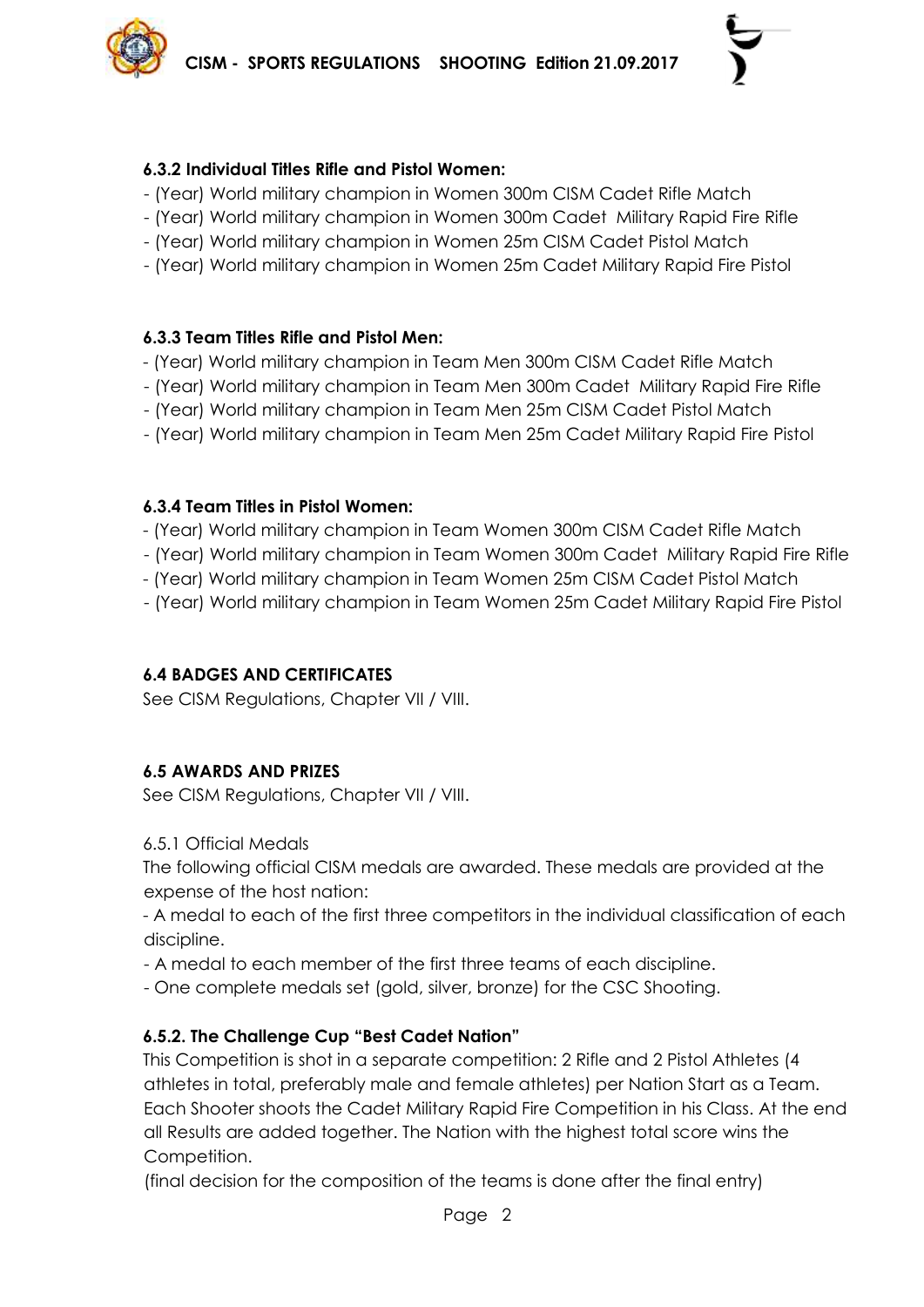

## **6.6 Composition of a Mission**

The mission of a country participating in the CISM World Cadet Games in shooting can include a maximum of:

- 1 Team Captain
- 1 Rifle Coach Men
- 3 Rifle Shooters Men
- 1 Rifle Coach Women
- 3 Rifle Shooters Women
- 1 Pistol Coach Men
- 3 Pistol Shooters Men
- 1 Pistol Coach Women
- 3 Pistol Shooters Women
- 1 Jury Member
- Total: maximum 18 Pax.

# **6.7 CISM Cadet Shooting – Events**

## **6.7.1 300m Rifle:**

Target: Official ISSF 300m Rifle Target. Full Ring Scoring

## **CISM Cadet Rifle Match:**

15 Single Shots in 15 minutes, scoring after each shot. 3 series of 5 Shots each in 60 seconds, scoring after each series. the whole competition is performed in prone position. Sighters: 5min, maximum 20 shots.

# **Cadet Military Rapid Fire Rifle:**

The 300m Military Rapid Fire Rifle-Program consists of a shooting event of 30 competition-shots divided into 2 positions of 15 shots each. Each position consists of 3 series of 5 shots and is fired in the following order:

Prone: 3 series of 5 shots each. Each series in 30 seconds.

Kneeling: 3 series of 5 shots each. Each series in 60 seconds.

Before each part (Prone and Kneeling), a limited number of 20 sighting shots may be fired within a time limit of 5 minutes. After each sighting shot the target shows the value and the position of the hit on the target.

Competitors will be given a minimum of 10 minutes between each position. Commands for sighting shots:

"The preparation and sighting time - START! – 30 seconds – STOP!"

The firing will cease with a 3 seconds long whistle tone. During the whistling (27 seconds 30 seconds in prone position 57 seconds to 1 minute in the kneeling position), the competitors may fire. Each shot fired after the end of the 3 seconds whistling will be recorded as zero.